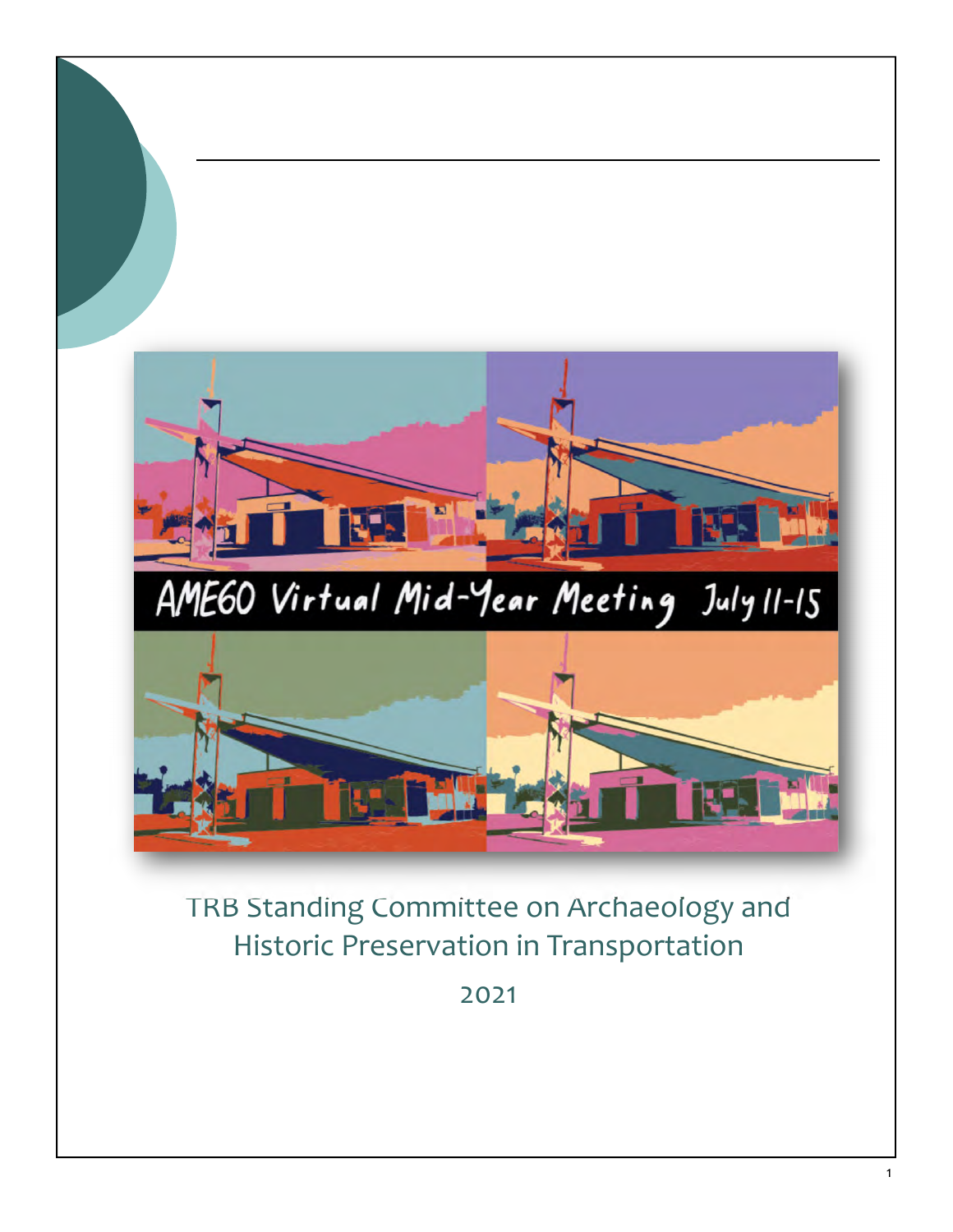*Brought to you in part by:* 







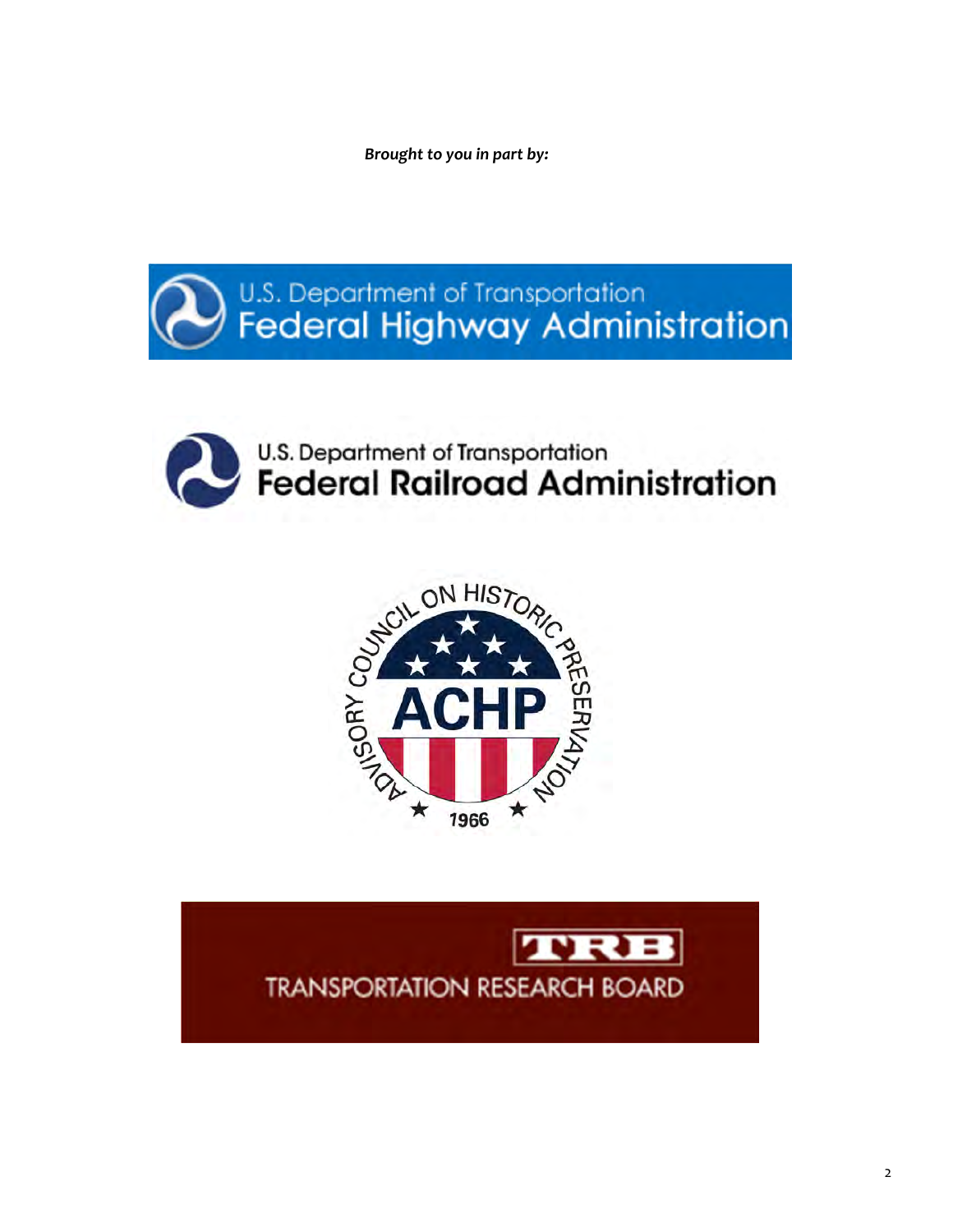| <b>Sunday July 11</b>                                   |                                                                                                                       |  |  |  |
|---------------------------------------------------------|-----------------------------------------------------------------------------------------------------------------------|--|--|--|
| $1-4$ pm<br><b>EDT</b>                                  | <b>Committee Business Meeting (Secondary Zoom Link)</b>                                                               |  |  |  |
| <b>Monday July 12</b>                                   |                                                                                                                       |  |  |  |
|                                                         | Sessions will run approximately 1pm-4:30pm EDT/10am-1:30 PDT fol-<br>lowed by informal networking/discussion each day |  |  |  |
|                                                         | 12:30 Link Opens                                                                                                      |  |  |  |
|                                                         | 1:00 Welcome - Mary Alfson Tinsman, JMT                                                                               |  |  |  |
|                                                         | 1:10 "Our Favorite Places" Video Contest Intro - Terri Lotti, Georgia                                                 |  |  |  |
|                                                         | <b>DOT</b>                                                                                                            |  |  |  |
|                                                         | 1:15 ACHP/FHWA Policy Updates - Mandy Ranslow, ACHP & David                                                           |  |  |  |
|                                                         | Clarke, FHWA                                                                                                          |  |  |  |
| -2:00-2:15 Break-                                       |                                                                                                                       |  |  |  |
|                                                         | 2:15-4:15 The Road Ahead: Updates on DOT Historic Road Efforts                                                        |  |  |  |
|                                                         | Moderator/Chair: Chad Moffett, Mead & Hunt                                                                            |  |  |  |
|                                                         | -C. Cliff Creger, Nevada DOT                                                                                          |  |  |  |
|                                                         | -Scott Sundermeyer, Oklahoma DOT                                                                                      |  |  |  |
|                                                         | -Renée L. H. Barnes, Minnesota DOT                                                                                    |  |  |  |
|                                                         | -Lisa Schoch, Colorado DOT                                                                                            |  |  |  |
|                                                         | -Kathy Price, Alaska DOT & Public Facilities                                                                          |  |  |  |
|                                                         | -Terri Lotti, Georgia DOT                                                                                             |  |  |  |
|                                                         | -Leslie Wolfenden, Texas Historical Commission                                                                        |  |  |  |
|                                                         | -Terry Klein, SRI Foundation                                                                                          |  |  |  |
|                                                         | 4:15-4:30 Day 1 Wrap-up                                                                                               |  |  |  |
|                                                         | 4:30 Informal Networking/Discussion on Secondary Zoom Link                                                            |  |  |  |
| Content/Chat Moderator for Monday: Jessica Feldman, ICF |                                                                                                                       |  |  |  |
| <b>Tuesday July 13</b>                                  |                                                                                                                       |  |  |  |
|                                                         | Sessions will run approximately 1pm-4:30pm EDT/10am-1:30 PDT fol-                                                     |  |  |  |
|                                                         | lowed by informal networking/discussion each day                                                                      |  |  |  |
|                                                         | 12:30 Link Opens                                                                                                      |  |  |  |
|                                                         | 1:00-1:05 Day 2 Welcome                                                                                               |  |  |  |
|                                                         | 1:05-2:05 Unusual and Postwar Historic Resources                                                                      |  |  |  |
|                                                         | Moderator/Chair: Lauran Switzer, Arcadis                                                                              |  |  |  |
|                                                         | Karen Daniels, Missouri DOT                                                                                           |  |  |  |
|                                                         | Margaret Roderick, ICF<br>Henry Ward, WSP                                                                             |  |  |  |
|                                                         | Heather Goodson, Blanton & Associates, Linda Henderson, TXDOT,                                                        |  |  |  |
|                                                         | Justin Kockritz, Texas Historical Commission                                                                          |  |  |  |
|                                                         | -2:05-2:15 Break-                                                                                                     |  |  |  |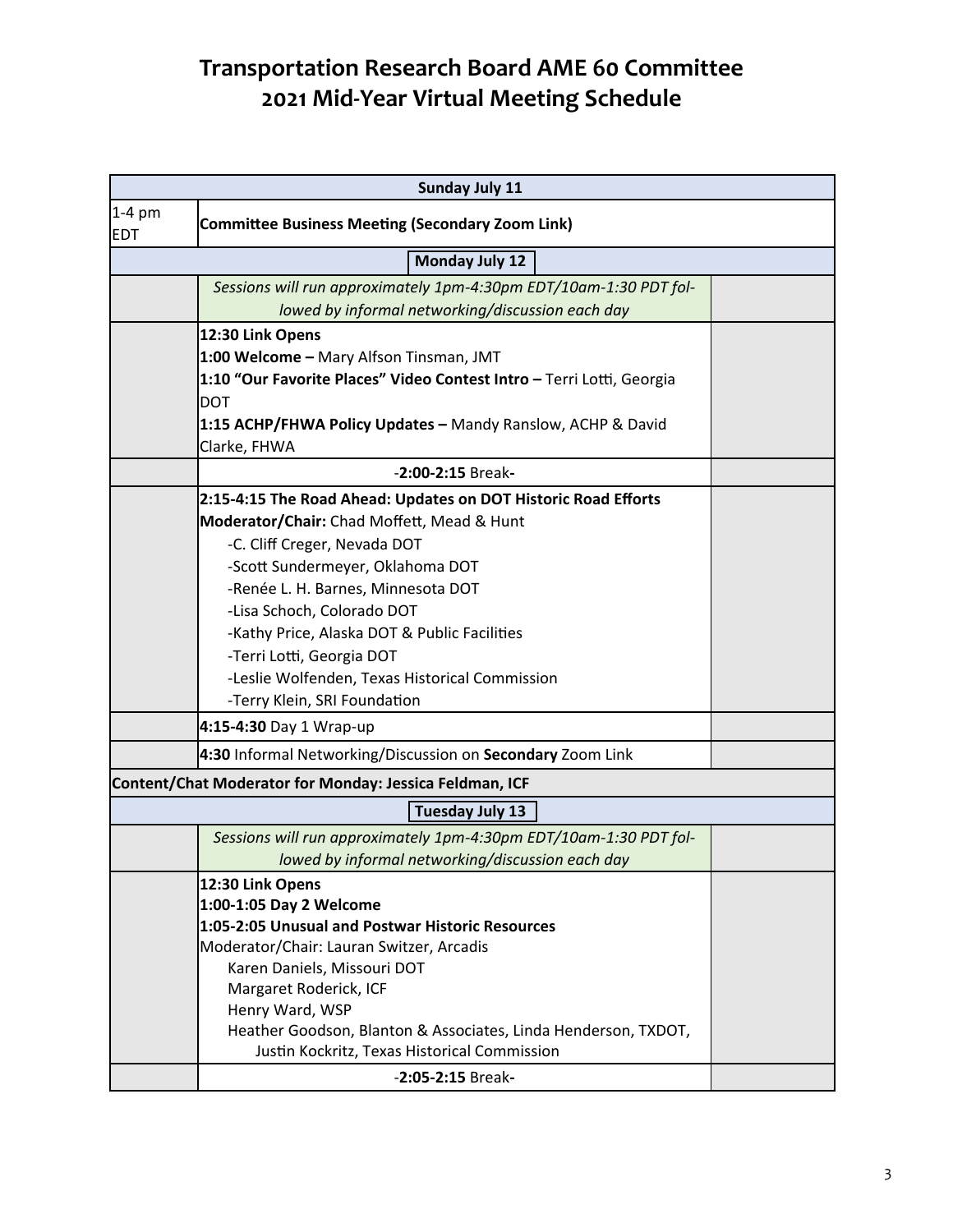| <b>Tuesday July 13</b>                                        |                                                                                                                                                                                                                                                                                                                                                                                                                                                                                                                                                                                                                                                                                                              |  |  |
|---------------------------------------------------------------|--------------------------------------------------------------------------------------------------------------------------------------------------------------------------------------------------------------------------------------------------------------------------------------------------------------------------------------------------------------------------------------------------------------------------------------------------------------------------------------------------------------------------------------------------------------------------------------------------------------------------------------------------------------------------------------------------------------|--|--|
|                                                               | Sessions will run approximately 1pm-4:30pm EDT/10am-1:30 PDT fol-                                                                                                                                                                                                                                                                                                                                                                                                                                                                                                                                                                                                                                            |  |  |
|                                                               | 2:15-4:15 Tribal Consultation Workshop<br>Moderator/Chair: Rhonda Fair, Oklahoma DOT<br>Brennan Dolan (Iowa DOT), Johnathan Buffalo (Meskwaki Nation),<br>Suzanne Wanatee Buffalo (Meskwaki Nation)<br>Dan Jepson, Colorado DOT<br>Jessica Bochart-Leusch, Oregon DOT<br>2:15-4:15 Tribal Consultation Workshop<br>Moderator/Chair: Rhonda Fair, Oklahoma DOT<br>Brennan Dolan (Iowa DOT), Johnathan Buffalo (Meskwaki Nation),<br>Suzanne Wanatee Buffalo (Meskwaki Nation)<br>Dan Jepson, Colorado DOT<br>Jessica Bochart-Leusch, Oregon DOT<br>Erica Schneider and Jason Watkins, Ohio DOT<br>Jeani Borchert, North Dakota DOT                                                                            |  |  |
|                                                               | 4:15-4:30 Day 2 Wrap-up                                                                                                                                                                                                                                                                                                                                                                                                                                                                                                                                                                                                                                                                                      |  |  |
|                                                               | Informal Networking/Discussion on Secondary Zoom Link                                                                                                                                                                                                                                                                                                                                                                                                                                                                                                                                                                                                                                                        |  |  |
| Content/Chat Moderator for Tuesday: Maureen McCoy, DelDOT     |                                                                                                                                                                                                                                                                                                                                                                                                                                                                                                                                                                                                                                                                                                              |  |  |
| <b>Wednesday July 14</b>                                      |                                                                                                                                                                                                                                                                                                                                                                                                                                                                                                                                                                                                                                                                                                              |  |  |
|                                                               | Sessions will run approximately 1pm-4:30pm EDT/10am-1:30PMDT fol-                                                                                                                                                                                                                                                                                                                                                                                                                                                                                                                                                                                                                                            |  |  |
|                                                               | 12:30 Link Opens<br>1:00-1:05 Day 3 Welcome<br>1:05-2:00 Diversity and Inclusion<br>Moderator/Chair: Kristen Zschomler, Mead & Hunt<br>C. Cliff Creger, Nevada DOT<br>Rebekah Dobrasko, Texas DOT<br>Helen Blackmore and Frances Schierenbeck. CalTrans<br>Terri Lotti, Georgia DOT and Kristen Zschomler, Mead & Hunt<br>2:00-2:10 Break<br>2:10-3:05 Diversity and Inclusion (Continued)<br>Julie Coco, New South Associates<br>Maureen McCoy and Alexandra Tarantino, Delaware DOT<br>Sebastian Renfield, Mead & Hunt<br>-3:05-3:15 Break-<br>3:15-4:15 Closing Session<br>3:15-3:45 Contest Results for "Our Favorite Places" video competition<br>(and your opportunity to vote for audience favorite!) |  |  |
| Informal Networking/Discussion on Secondary Zoom Link         |                                                                                                                                                                                                                                                                                                                                                                                                                                                                                                                                                                                                                                                                                                              |  |  |
| Content/Chat Moderator for Wednesday: Amanda Ciampolillo, FRA |                                                                                                                                                                                                                                                                                                                                                                                                                                                                                                                                                                                                                                                                                                              |  |  |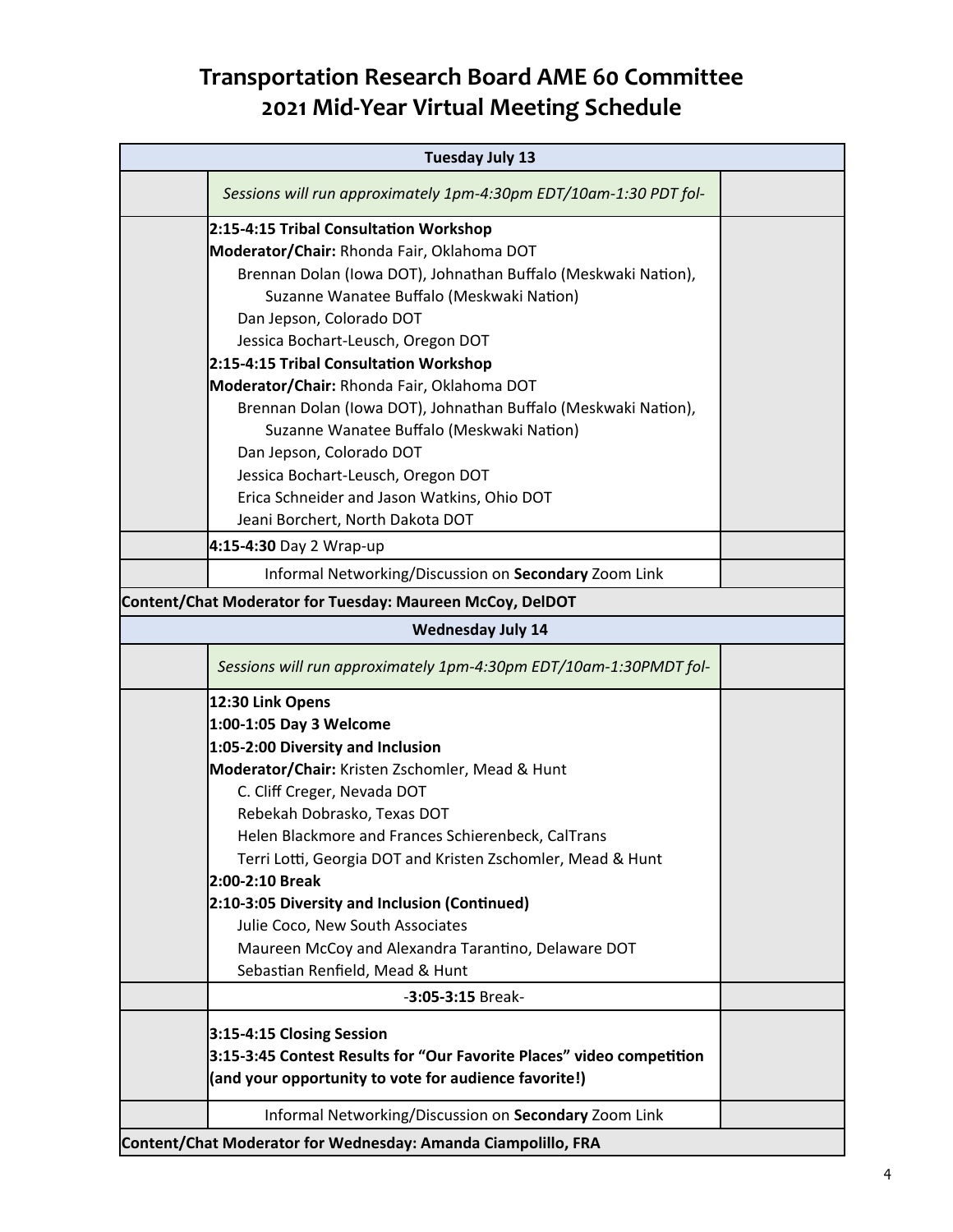**Monday, July 12, 2:15‐4:15 EST** 

#### **The Road Ahead – Update on DOT Historic Road Efforts**

*Moderator: Chad Moffett, Mead & Hunt, Inc.* 

There are nearly 3.9 million miles of non-interstate roads across the country. Many state DOTs and SHPOs are working to identify and evaluate important roads to determine if roads are eligible for listing in the National Register of Historic Places and therefore subject to evaluation under Section 106 of the National Historic Preservation Act. This session ex‐ plores how a number of state DOTs and SHPOs are identifying, evaluating, and managing historic roads. Presenters will give brief updates on current successes and challenges.

#### **Introduction and Presentations** (2:15‐3:45)

**Introduction and update on current historic road work in Idaho, Kansas, Missouri and New Mexico**  *Chad Moffett, Mead & Hunt, Inc.* 

**Nevada DOT's work to address the Lincoln and Victory and other named highways** *C. Cliff Creger, MA, RPA, Chief, Cultural Resources Program Manager, Nevada Department of Transportation*

**Oklahoma DOT's initiative to manage historic Route 66, including creative and interactive mitigation measures and efforts to resurvey the route**

 *Scott Sundermeyer, Director, Cultural Resources Program, Oklahoma Department of Transportation*

 **Minnesota DOT's multi‐phase effort to programmatically evaluate the Trunk Highway system through the ap‐ plication of a resource‐specific evaluation criteria will provide examples of highways found to be eligible**  *Renée L. H. Barnes, Unit Supervisor of Cultural Resources Unit, Minnesota Department of Transportation*

**Colorado DOT's efforts to streamline compliance processes with the identification of significance through an inventory of all the state's highways and its plans for a second phase of this study**  *Lisa Schoch, Senior Historian and Section 4(f) Specialist, Colorado Department of Transportation*

**Alaska DOT&PF's experience developing a historic context and evaluation methodology and incorporating his‐ toric roads consideration into the statewide Federal‐Aid Highway Program PA** *Molly Proue, Kathy Price, and Tom Gamza Alaska DOT&PF*

**Georgia DOTD's work to document and evaluate farm roads; neighbor, city and town roads; and roads in‐ between** 

 *Terri Lotti, Senior History Team Leader, Georgia Department of Transportation*

**The Texas Historical Commission partners with TxDOT to identify, designate, interpret, and market historic highways in Texas to assist in prioritizing survey work near TxDOT roadways**

*Leslie Wolfenden, Historic Resources Survey Coordinator, History Programs Division, Texas Historical Commission*

**The 2022 Preserving the Historic Road Conference: Advocacy to Action. An update on next year's working con‐ ference to be held in Portland, Oregon, September 22‐24, 2022**

*Terry H. Klein, RPA, Executive Director, SRI Foundation* 

**Open discussion and Q&A** – panel members can comment among each other on the topics presented and moderators will field questions posted through the online chat.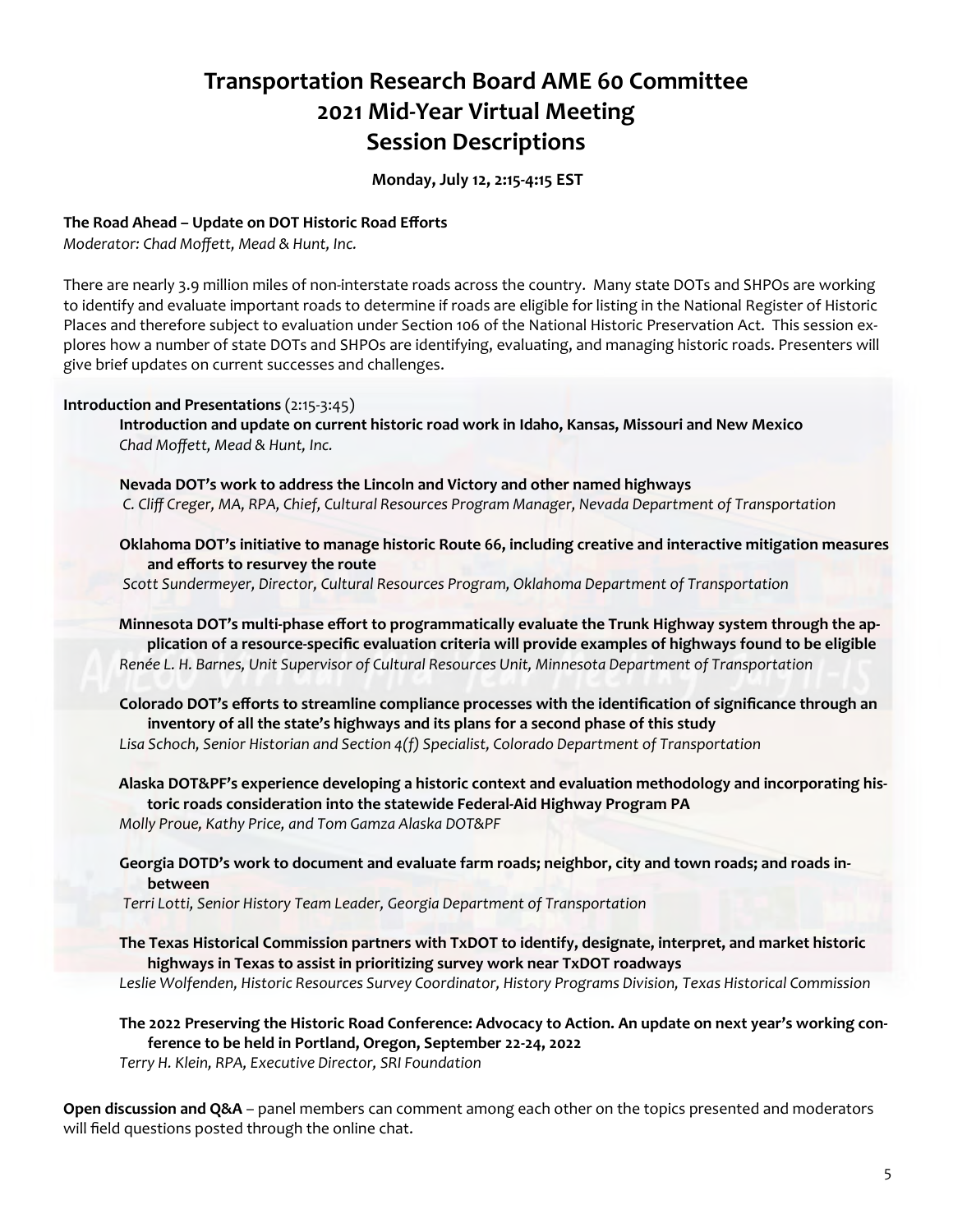**Tuesday, July 13, 1:05‐2:05 EST** 

#### **Unusual and Postwar Historic Resources**

*Moderator/Chair: Lauran Switzer, Arcadis* 

#### **Double ellipsoidal, toro‐spherical, single pedestal spheroid, what?**

*Karen Daniels, Missouri DOT* 

Water towers are one of those resources that are frequently within the built environment area of potential effects (APE) for transportation projects, but about which little information is available to help classify, date and evaluate. The Missouri Department of Transportation (MoDOT) has tackled this issue re‐ peatedly on everything from highway relocations to sidewalk projects.

Because this has been a recurring issue, MoDOT has developed the tools to research, date and clas‐ sify a variety of types of standpipes and water towers. Using municipal water system industry standard terminology, patent and other historical research MoDOT has identified ten distinct types of municipal wa‐ ter towers commonly built in the twentieth century and when they were most likely to have been constructed.

We would be happy to share with others what we have learned about these fascinating, yet often overlooked, structures and the tools and resources we have found to aid in their evaluation for eligibility for the National Register of Historic Places.

#### **Observing the Ordinary: A Streamlined Approach to Evaluating 1970s Office Buildings in San Antonio**

*Linda Henderson, Texas DOT; Justin Kockritz, Texas Historical Commission; and Heather Goodson, Blanton & Asso‐ ciates* 

Like many resources built in the post‐World War II era, 1970s office buildings are plentiful across San Antonio. What would set one 1970s office building apart from another when evaluating historic signifi‐ cance? Texas Department of Transportation occasionally grapples with this question when these buildings fall within the historic resources survey Area of Potential Effects for transportation projects. This presenta‐ tion will discuss streamlining approaches to the identification and evaluation of 1970s office buildings in San Antonio. The presentation will be approximately 10 minutes followed by a discussion period for ideas on how others are approaching this resource type.

#### Form Follows Function: the Innovative Fast-Food Architecture of Jack in the Box, 1951

*Margaret Roderick, ICF* 

Jack in the Box opened in 1951 in San Diego, California. Designed by Russell Forester, the "Mark 1" design featured a flat roof with a wide fascia supported on either side by structural "spider leg" beams. A glazed box sat beneath where food was made and served. Jack in the Box was the first fast food restaurant to break from the long standing tradition of a drive‐in to create a *drive‐thru* as a major component of not only the service but also of the building itself. In doing so, form truly followed function. In contrast to non-structural, eye-catching elements of fast food restaurants of the era such as McDonalds' "Golden Arches," Forester's "spider legs," however, *were* structural. For Forester and his Jack in the Box design, the futuristic look did not matter in the same way as it did for McDonald's and others in the fast food business of the 1950s. Forester and his Jack in the Box design did not *need* to look futuristic because the building *was* futuristic, with its drive‐thru and two‐way talking radio used for placing orders. By not fak‐ ing function, Forester differentiated Jack in the Box from other fast food restaurants of the era.

*(Continued on next page)*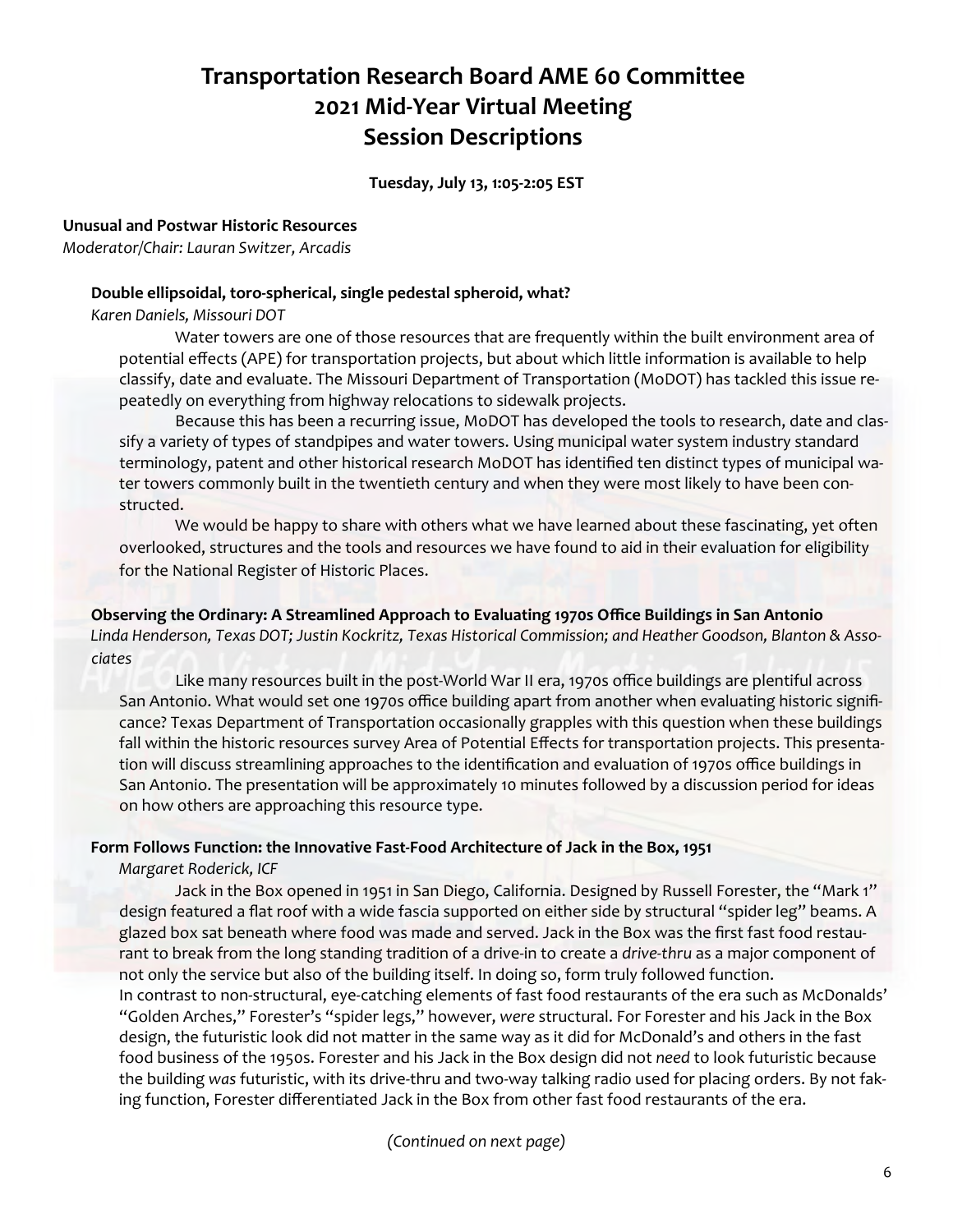**Tuesday, July 13, 1:05‐2:05 EST (CONT.)** 

#### **Unusual and Postwar Historic Resources** (Continued)

*Moderator/Chair: Lauran Switzer, Arcadis*

### **Determining Eligibility of a Raw Material Source in Washington, D. C.**

*Henry Ward, WSP* 

WSP USA is assisting the Metropolitan Washington Airports Authority in the development of an approximately 1400-acre solar energy facility at Washington Dulles International Airport in Northern Virginia. As part of the cultural resource survey work for this project, an historic and engineering assessment of the Chantilly Crushed Stone Quarry located directly south of the airport was initiated. This hard rock pit quarry provided a significant proportion of the crush stone aggregate used for the construction of the air‐ port's original runways and other structures during the early 1960s. Because of the role of this raw material in the development of the airport's‐built environment, careful consideration was given to the raw material source as a potential contribution element to the Dulles Airport Historic District. The presentation we'll dis‐ cuss the nature of the raw material, the quarry operations and its potential historic significance.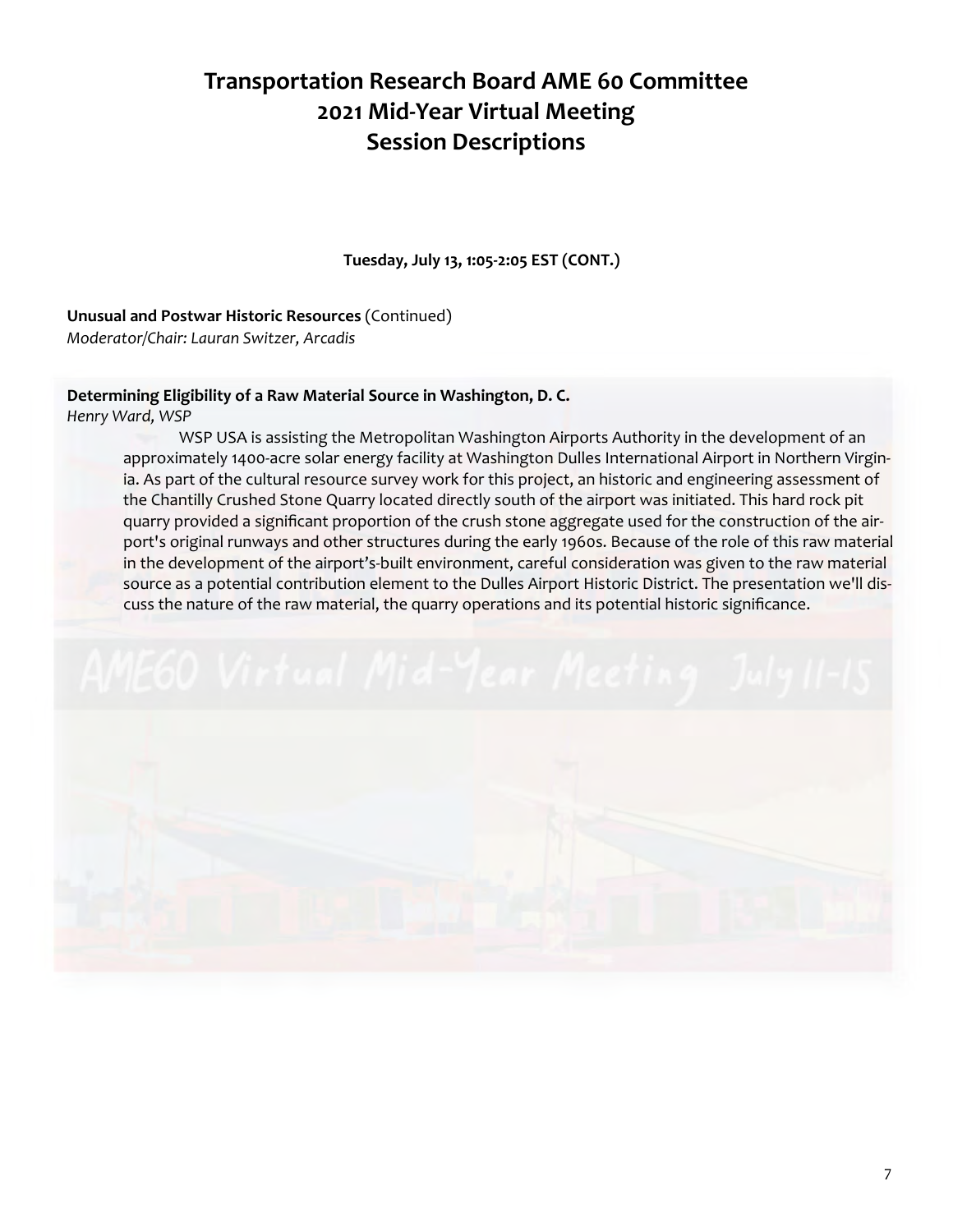#### **Tuesday July 13, 2:15‐4:15 pm EST**

#### **Tribal Consultation Workshop: Moving Beyond Section 106 Compliance**

*Moderator: Rhonda Fair, Oklahoma DOT* 

Fulfilling our responsibilities under Section 106 of the National Historic Preservation Act is a fundamental compo‐ nent of compliance with the National Environmental Policy Act. Section 106 outlines a process by which historic proper‐ ties are identified, the effects of our transportation projects on those resources are assessed, and a resolution is achieved. An essential part of the Section 106 process is engagement with stakeholders, including consulting with Native American tribes and nations. Oftentimes, though, tribal concerns do not fit neatly within the parameters laid out by Section 106. Consequently, transportation agencies regularly develop unique ways to address tribal concerns within and beyond Sec‐ tion 106 compliance.

This workshop will present examples from state Departments of Transportation that partnered with tribes to develop creative ways to address tribal concerns. Ultimately, this synergy resulted in projects that support tribally im‐ portant plant species, help maintain tribal ceremonial activities, create educational experiences and employment opportunities, protect cultural resources, and bring tribal history and aesthetics to a larger audience.

Following the individual presentations, participants in the workshop will work through a hypothetical bridge re‐ placement project to identify ways to address tribal concerns beyond the Section 106 process. To close out the session, we will discuss the participants' solutions and review how a real-life project implemented input from tribal partners.

**Introduction** (2:15‐2:20) *Rhonda Fair, Oklahoma DOT* 

**Presentations** (2:20‐3:40)

#### **Using Tribally Important Plantings in Wetland Mitigation Projects**

*Brennan Dolan, Iowa DOT, with Johnathan Buffalo, Historic Preservation Director, Meskwaki Nation and Suzanne Wanatee Buffalo, Tribal Court, Meskwaki Nation* 

#### **Stewardship of the Hinds Walnut Tree, a Culturally Significant Tree Species to the Confederated Tribes of Siletz Indians, by Oregon DPT**

*Jessica Bochart‐Leusch, Oregon DOT* 

**Merging Archaeology and Tribal Outreach: The US 550/160 Connection Project in Durango, Colorado**  *Dan Jepson, Colorado DOT* 

**Timing Is Everything: Construction and Ceremonial Activities Can Coexist**  *Rhonda Fair, Oklahoma DOT* 

**Telling the Rest of the Story : Incorporating Indigenous Perspectives in Public Education**  *Erica Schneider and Jason Watkins, Ohio DOT* 

#### **Hypothetical bridge replacement project for breakouts**

*Rhonda Fair, Oklahoma DOT and Jeani Borchert, North Dakota DOT* 

#### **Live discussion via chat** (3:40‐4:10)

*Rhonda Fair, Oklahoma DOT and Jeani Borchert, North Dakota DOT* 

**Concluding Remarks** (4:10‐4:15) *Rhonda Fair, Oklahoma DOT*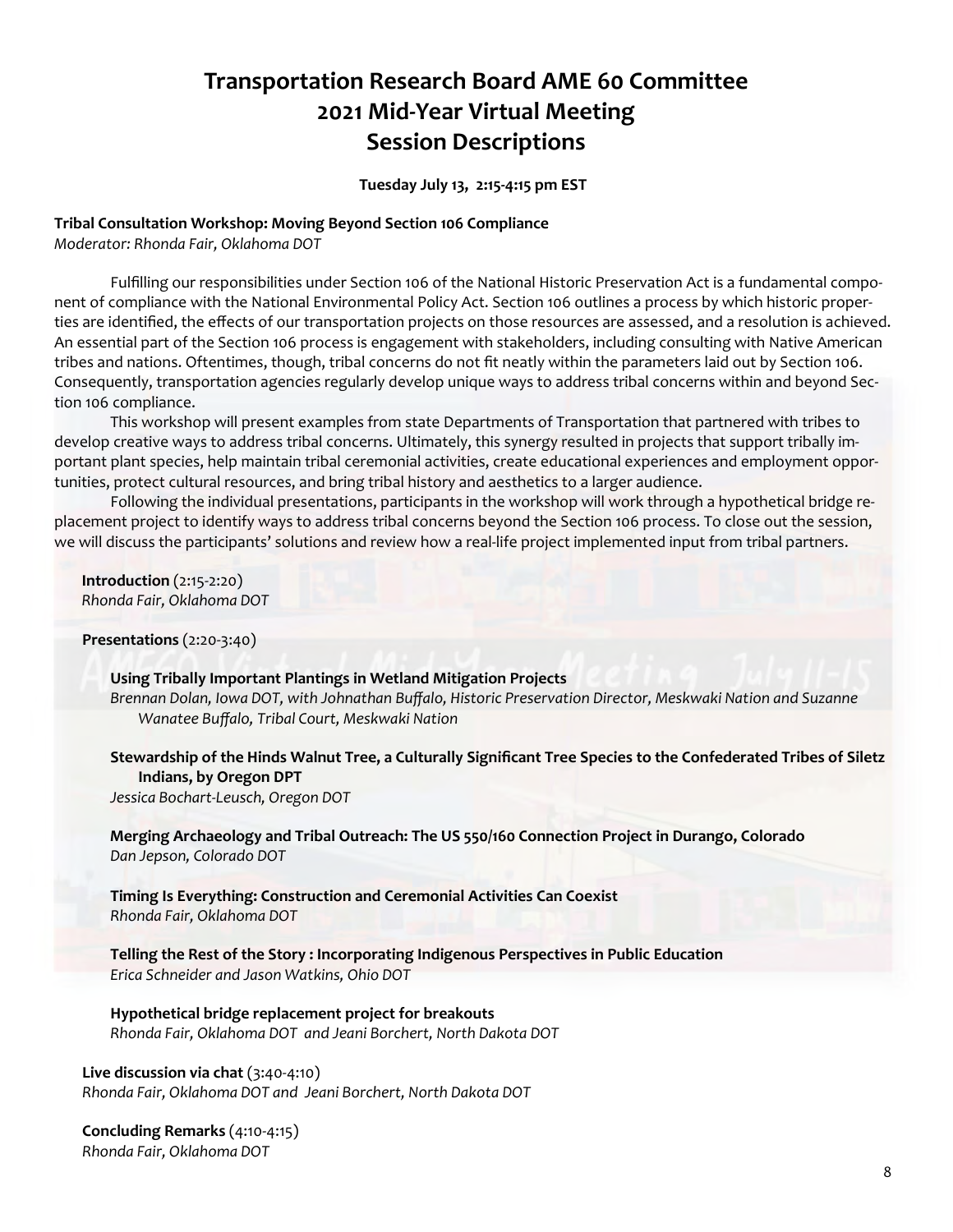**Wednesday July 14, 1:05‐3:05 EST** 

#### **Determining History: Diversity and Inclusion and the National Register**

*Moderator/Chair: Kristen Zschomler, Mead & Hunt*

This session will explore new and emerging approaches in our industry to move beyond identifying pretty build‐ ings, "master" architects, and standard histories; and how to change the National Register of Historic Places into one that better represents our nation's full history. The presentations will highlight the application of new questions in re‐ search, expanded views of what makes a place historically significant or possess integrity, and how some of the longestablished procedures can result in missing properties associated with underrepresented communities.

**Outreach and Engagement** (1:05‐1:35)

**Incorporating a Boasian Approach in Community Outreach and Engagement for the Development of a Latinx Multiple Property Document Form**  *Cliff Creger, NDOT* 

**TxDOT's Environmental Statewide Public Engagement Plan: Engaging Underrepresented Communities** *Rebekah Dobraska, TxDOT*

 **Research** (1:35‐2:05)

**Understanding Equity Issues Through Right of Way Appraisal Files**  *Helen Blackmore and Frances Schierenbeck, Caltrans District 4* 

 **Beyond Engineering Significance: Social History Associations with Transportation Properties**  *Terri Lotti, GDOT, and Kristen Zschomler, Mead & Hunt* 

**Break** (2:05‐2:15)

**Identification and Evaluation** (2:15‐3:00)

 **First Step on Home Soil: A Preliminary Traditional Cultural Property Evaluation of the Stoney Community on Hilton Head Island, South Carolina**  *Julie Coco, New South Associates*

**Reevaluating Sites and Districts with a Native American Context**  *Maureen McCoy and Alexandra Tarantino, Delaware DOT* 

 **Too Late; Too Soon: The Limits of the Process in Evaluating Properties Associated with Underrepresented Groups**  *Sebastian Renfield, Mead & Hunt* 

*(Continued on next page)*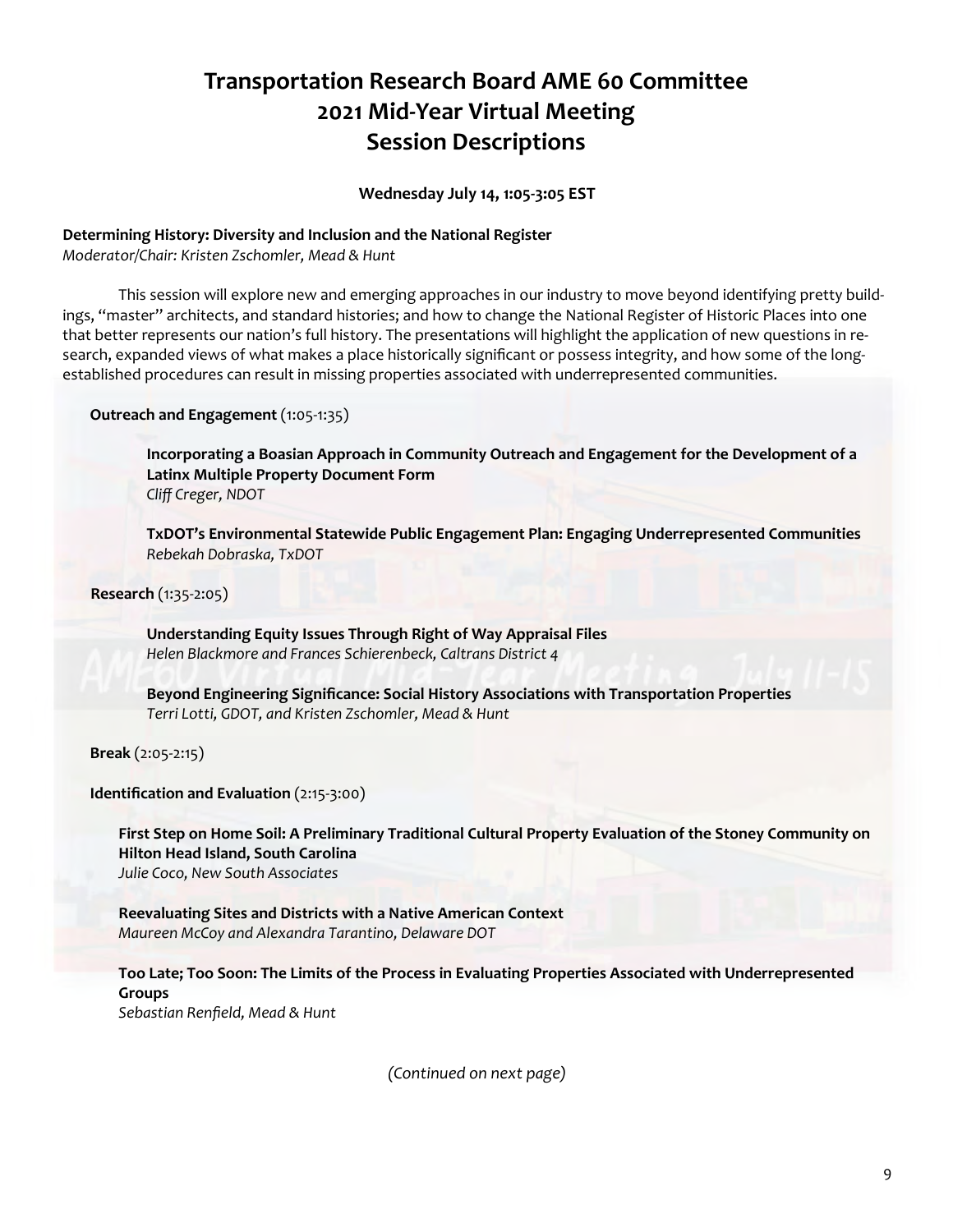**Wednesday July 14, 1:05‐3:05 EST (CONT.)** 

**Determining History: Diversity and Inclusion and the National Register** (Continued) *Moderator/Chair: Kristen Zschomler, Mead & Hunt*

### **Discussion – During the Networking Gathering from 4:30‐6:30 EST**

The presentations will be followed by a discussion during the optional Network Gathering meeting. We will ex‐ plore approaches being implemented across the nation to identify and recognize the historical significance of a broader and more diverse and inclusive range of resources.

- What are the biggest challenges in completing determinations of eligibility on properties associated with underrepresented history? Do traditional concepts of "integrity" create barriers?
- How can our industry do a better job engaging with the public about property types that they care about? Is the public as concerned with usual suspects most transportation agencies focus on (bridges, roads, downtown commercial districts, etc.) or are we missing resources that the public cares about more?
- As the people with the tools, resources, and authority to determine what is and is not a "historic property", what are the bureaucratic or institutional roadblocks to diversifying the results of the process?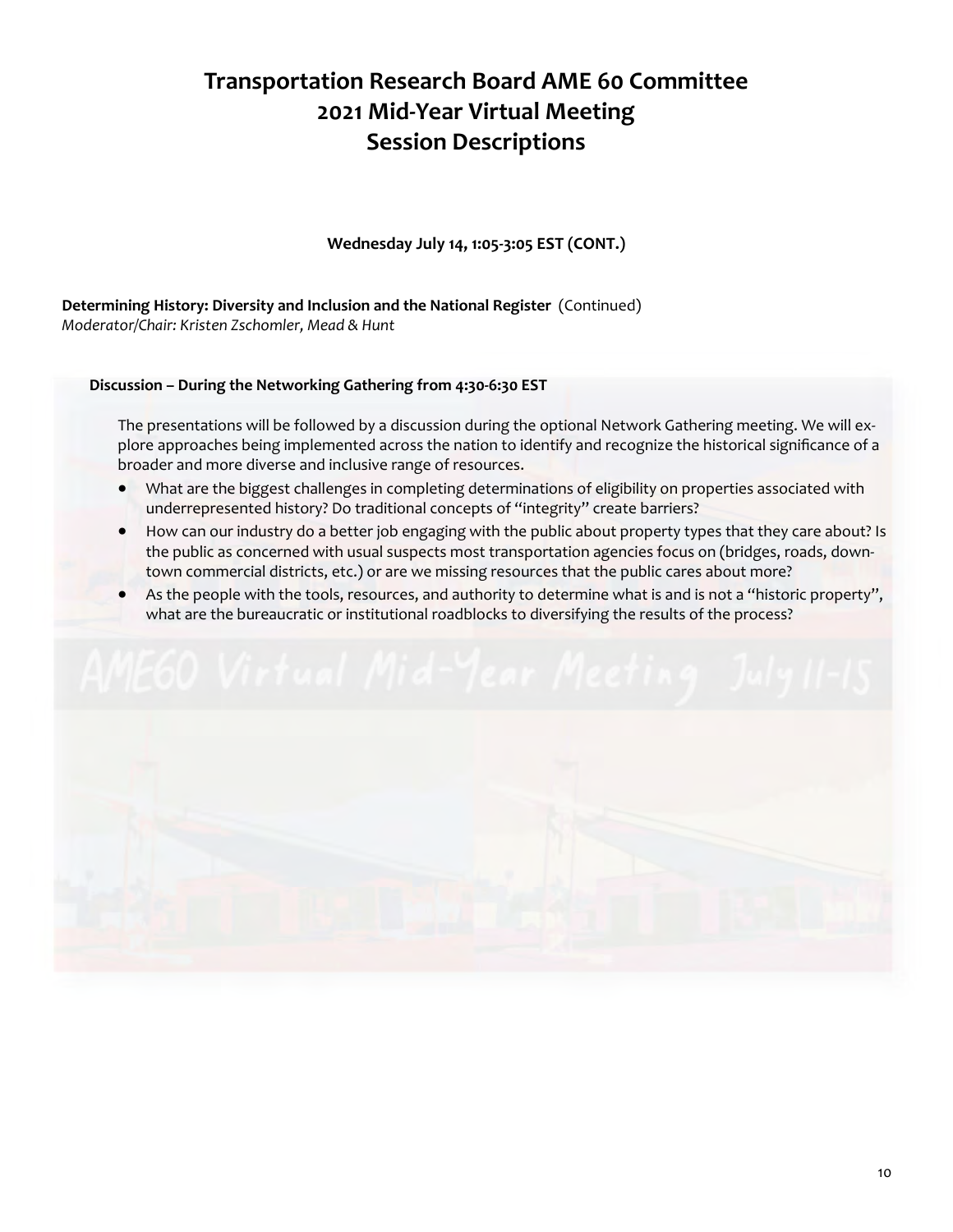#### **Renee L. H. Barnes**

Renee Barnes is a supervisor of MnDOT's Cultural Resources Unit and is a professionally qualified historian. She received a bachelor's degree in Architecture from the University of Minnesota, Twin Cities and a master's degree in Architectural History from the Savannah College of Art and Design. Renee has been with CRU for 9 years and has been leading efforts to document and evaluate historic Trunk Highway system in MN since 2014.

#### **Helen Blackmore**

Helen Blackmore is the Branch Chief of Architectural History in the Office of Cultural Resource Studies, Caltrans District 4 (Oakland). Helen has held the position for 2 years, and before that was an Architectural Historian in the same office since 2014. Helen got her Bachelor of Arts in Medieval Studies and Art History from the University of British Columbia, Canada and Master of Science in Historic Preservation from the University of Oregon.

#### **Jessica Borchart‐Leusch**

Jessica Bochart‐Leusch has been an Archaeologist and Tribal Liaison with the Oregon Department of Transportation for the past twelve years. She recently accepted a position as the Regional Environmental Coordinator, but hopes to keep some of her archaeological duties.

#### **Jeani Borchert**

Jeani Borchert has worked in archaeology in North Dakota for 41 years; the last 26 with the NDDOT. At the Department she works primarily with on‐system highway projects and tribal consultation. She has had the opportunity to work with many interesting mitigation projects, always trying to respond to impacts with innovative approaches that provide posi‐ tive results for all concerned parties. This approach is what proved so successful with the replacement of the second Four Bears Bridge.

#### **Julie Coco**

Julie Coco has been with New South Associates since 2006 and serves the company as the Associate Director of History. As a historian, Ms. Coco conducts archival and oral historical research and reports and develops historic preservation plans, management documents, and public outreach materials. Ms. Coco received her B.A. in Biological Sciences from the University of Maryland and her M.A. in History and Public History from Middle Tennessee State University. Ms. Coco has extensive experience in Native American consultation, ethnoarchaeology, ethnohistory, Section 106 compliance, public history, public archaeology, cultural anthropology, preservation planning, museum exhibit design, historic and prehistoric archaeology, and medieval Moroccan archaeology.

#### **C. Cliff Creger**

C. Cliff Creger. Chief Cultural Resources Program Manager at the Nevada Department of Transportation after being both a Cultural/Natural Resources Specialist II and III. Previously the Archaeologist at the Naval Air Station Fallon and the Ar‐ chaeologist at the Stillwater National Wildlife Refuge, Fallon, Nevada.

#### **Karen Daniels**

Karen Daniels has been with the Missouri Department of Transportation (MoDOT) since 2001. She works with the built environment, enjoying the diversity of resources that Missouri has to offer. She recently spent several years negotiating and writing a statewide programmatic agreement for Pre‐1945 concrete and steel bridges, to complement the Post‐1945 concrete and steel bridges program comment.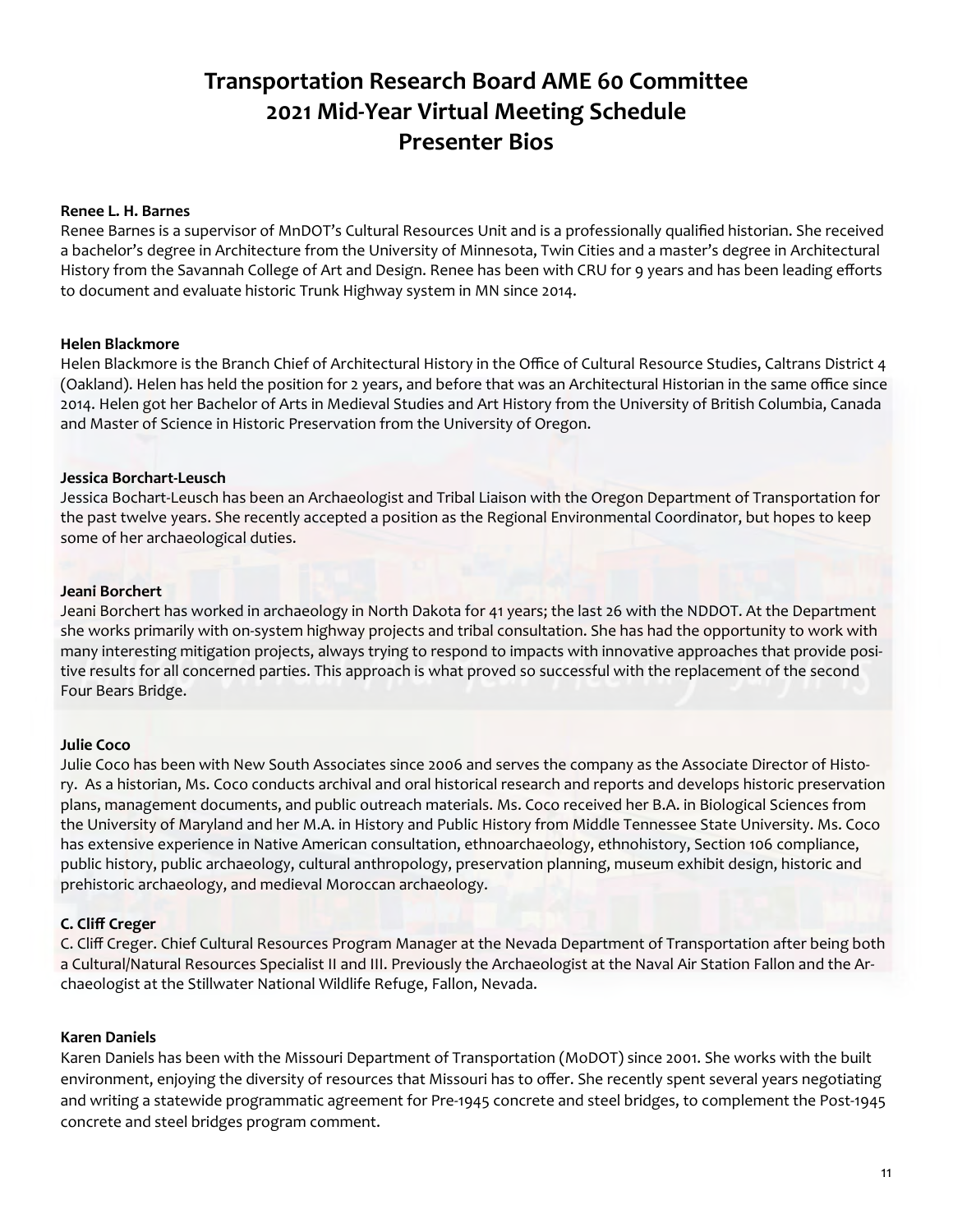#### **Rebekah Dobrasko**

Rebekah Dobrasko lives in Austin, Texas and is an environmental program manager and lead historian at the Texas De‐ partment of Transportation. She is currently project managing the Environmental Statewide Public Engagement Plan and the Beyond The Road campaign. She holds a masters degree in public history from the University of South Carolina and an undergraduate history degree from Tulane University in New Orleans. Prior to joining TxDOT in 2013, Rebekah worked at the South Carolina State Historic Preservation Office in Columbia, South Carolina for ten years. During that time, she served as the supervisor for compliance, tax incentives, and survey and as the state tax credit program coordinator.

#### **Brennan Dolan**

Brennan Dolan is an archaeologist and cultural resources manager for the Iowa Department of Transportation (Iowa DOT). He is also heavily involved in working with Tribes and Nations that connect to Iowa. Previously, he worked in the private sector and with the State Historic Preservation Officer in Iowa. His professional research interests include the proto‐historic period, faunal analysis, LiDAR and site preservation.

#### **Rhonda Fair**

Rhonda S. Fair, Ph.D., serves as the Director of Tribal Coordination for the Oklahoma Department of Transportation, a position she has held since 2015. For the 10 years prior to that, she served as the Tribal Liaison for ODOT's Cultural Re‐ sources Program. As the Director of Tribal Coordination, she manages Section 106 consultation with Oklahoma's Native American tribes to identify their concerns with ODOT's Federal‐Aid undertakings, while also facilitating partnerships be‐ tween the Department and tribal transportation programs across the state.

#### **Tom Gamza**

Tom Gamza, Cultural Resource Specialist for the Alaska Department of Transportation and Public Facilities (DOT&PF) is a historical archaeologist. Over the last 25 years he has worked as an archaeologist and NEPA specialist for private, government and Native Alaskan organizations. He has been with the Alaska DOT&PF for 6  $\frac{1}{2}$  years, 5  $\frac{1}{2}$  of which he served as the Northern Region Cultural Resource Specialist fulfilling Section 106 responsibilities, including practically applying Alaska's Historic Roads Methodology in the Section 106 process.

#### **Heather Goodson**

Heather Goodson is a Senior Architectural Historian at Blanton & Associates, Inc. Heather holds master's degrees in His‐ toric Preservation and Community and Regional Planning from the University of Oregon, and an undergraduate degree in Political Science from Southwest Texas State University (now Texas State University). She has over 17 years of experi‐ ence in Cultural Resources Management. During her career she has worked on a wide range of transportation projects, identifying and documenting all types of historic resources in a number of states across the central and western United States, including Texas, Oklahoma, Minnesota, Wisconsin, Oregon, Washington, and Alaska. Heather has an affinity for late 19th and early 20th century industrial properties, although in recent years has enjoyed learning more about Modern and Post‐modern architecture and design.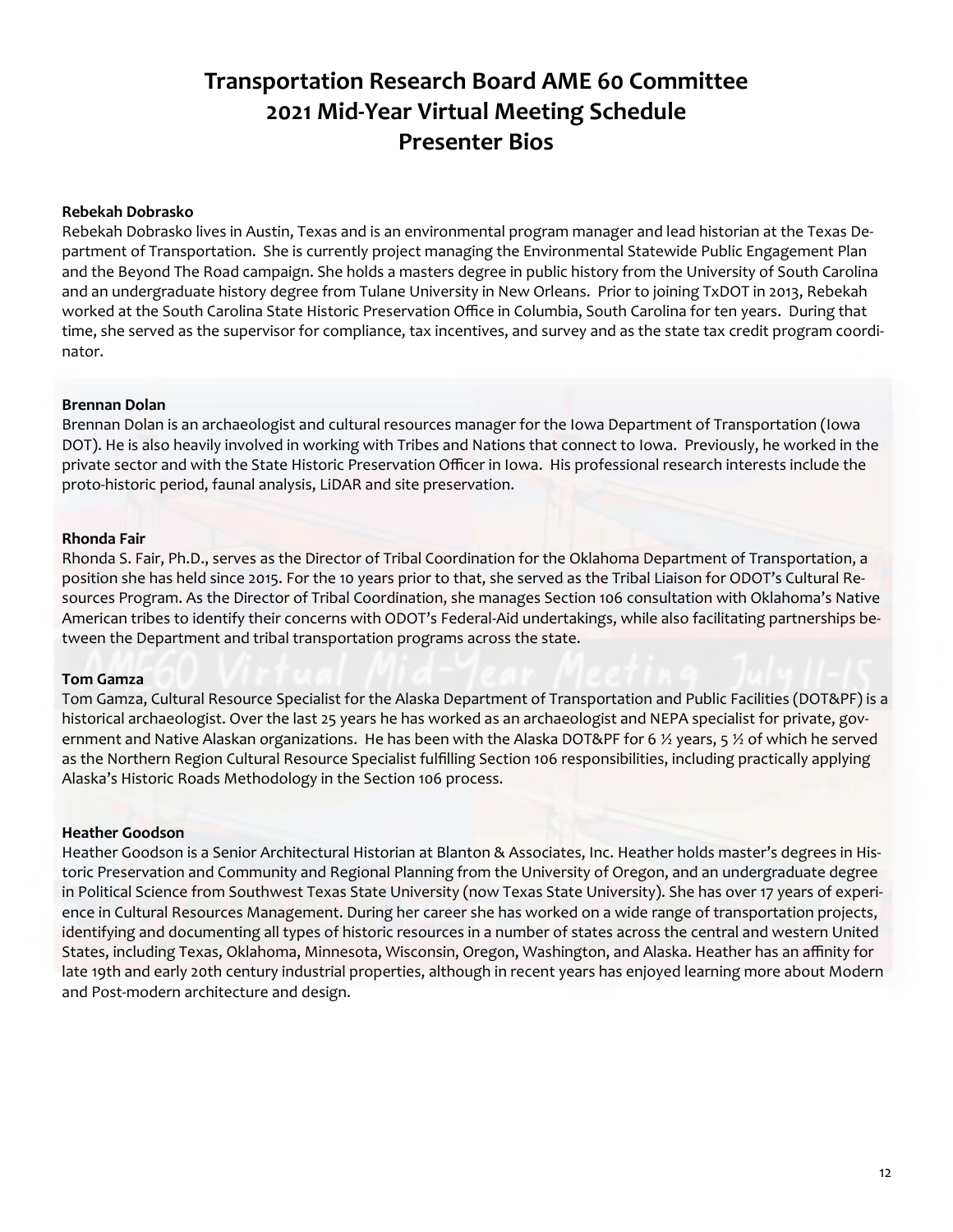#### **Linda Henderson**

After 20 years at the Texas SHPO, Linda Henderson became a Texas DOT Historic Preservation Specialist in 2018. Her un‐ dergraduate work culminated in degrees in Architectural Studies and English from the University of Texas at Austin. Her interest in historic preservation stemmed from her focus on sustainability in architecture school and started off admittedly more about the love of buildings than a love of general history, although she grew to love that just as much or more. She later decided that her ultimate career goal was about making government more effective, so she returned to UT Austin's LBJ School for a master's in Public Affairs. On the side, she writes poetry, fiction, and music.

#### **Dan Jepson**

Dan is presently the Senior Archaeologist and Cultural Resources Program Manager at the Colorado Department of Transportation, a position he has held since 1992. His research interests lie primarily in pre‐contact settlement patterns and ceramic technology of the western High Plains. He is enthusiastic about interpreting archaeological data for the public, in addition to consulting and partnering with Native American tribes for transportation projects throughout the state.

#### **Terry Klein**

Terry Klein is the Executive Director of the SRI Foundation, a non‐profit historic preservation organization located in Rio Rancho, New Mexico. Terry has been involved in transportation and historic preservation for over 30 years, teaching courses on Section 106, Section 4(f), and transportation project delivery; working with state DOTs to enhance their his‐ toric preservation programs; and supervising national studies on effective practices for considering historic preservation during transportation planning and early project development, and on streamlining Section 106 compliance. He is also on the team organizing the Preserving the Historic Road conference to be held in Portland, Oregon in September 2022.

#### **Justin Kockritz**

Justin Kockritz has worked for the Texas Historical Commission (THC) for eight years and he serves as the lead project reviewer for the History Programs Division, focusing on reviewing federal and state transportation projects under Sec‐ tion 106 of the National Historic Preservation Act. He previously served as a regional architectural reviewer for the THC, as an environmental review specialist for the North Carolina State Historic Preservation Office, and as a contractor for agencies such as the National Park Service and the U.S. Department of Veterans Affairs. Justin holds a master's degree in historic preservation from the University of Maryland, and undergraduate degrees from the University of Texas in urban studies and geography.

#### **Terri Lotti**

Terri Lotti has more than twenty years of cultural resource and Section 106 experience as an archaeologist and architec‐ tural historian. Ms. Lotti began her career as a shovel tech for a private cultural resources firm on a mitigation of a Woodland Indian site in Jasper, Alabama. While with that company, Terri was afforded opportunities to conduct and complete archaeological surveys, architectural surveys, artifact analysis, and report writing. One day, in the swamps of Fort Stewart, the Georgia Department of Transportation called to set up a job interview. Since being with GDOT, Terri has transitioned from the archaeology unit to the architectural history unit where she is a Senior History Team Leader. Besides learning the ins and outs of Section 106, Ms. Lotti has been a part of very meaningful work with smart and dedi‐ cated colleagues at GDOT. Ms. Lotti has a Bachelor of Arts degree from the University of Alabama and a Master of Arts degree in History from the University of West Georgia.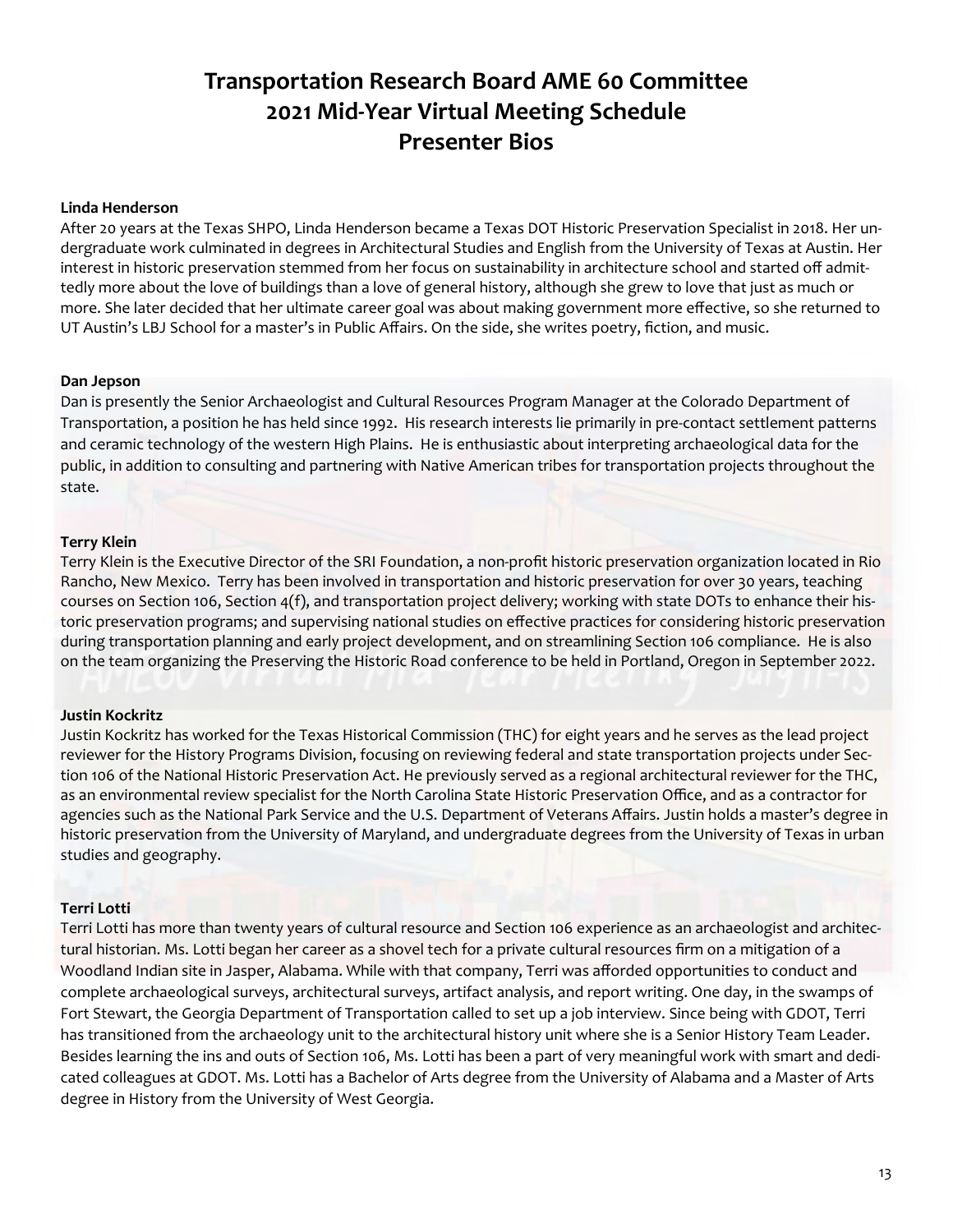#### **Maureen McCoy**

Maureen McCoy has been an Architectural Historian for the Delaware Department of Transportation since January 2019. She is responsible for coordinating reviews of transportation projects to ensure compliance with the National Environ‐ mental Policy Act and Section 106 of the National Historic Preservation Act. She conducts architectural surveys, assesses project effects, and provides technical expertise and guidance to avoid, minimize, and mitigate impacts to cultural re‐ sources. She holds a B.A. in Art History and Humanities, an M.A. in Humanities, and a Graduate Certificate in Medieval/ Renaissance Studies from the University of Louisville, and a M.S. in Historic Preservation from the University of Vermont. She has a background working in higher education and served as a US/ICOMOS Exchange Intern for the International Council on Monuments and Sites in Paris, France in 2018, where she assisted with the review of 2019 World Heritage Site nominations.

#### **Chad Moffett**

Chad Moffett has a Master of Arts in Cultural Resource Preservation from the Landscape Architecture Department at UW – Madison. He works as an architectural historian at Mead & Hunt, Inc. and has 22 years of experience assisting state departments of transportation assisting with Section 106 compliance. He has completed documentation and evaluation of Route 66 in California and co-authored the Multiple Property Documentation Form for the route in California. Chad has also been busy leading survey, research and National Register evaluations of highways in Alaska, Arizona, Colorado, Idaho, Minnesota, Nevada, North Dakota, and Oklahoma. He is currently leading efforts by the National Park Service survey over 1,000 roadside properties along Route 66 across Kansas, Missouri, and New Mexico.

#### **Kathy Price**

Kathy Price, Cultural Resources Manager for the Alaska Department of Transportation and Public Facilities, is a historian with a background in Alaska history. She has been with Alaska DOT&PF for 12 years, where she has been involved in consultations and planning for historic roads consideration in the Section 106 process.

#### **Molly Proue**

Molly Proue, a NEPA Program Manager at the Alaska Department of Transportation and Public Facilities, is an archaeolo‐ gist who has worked in cultural resources management (CRM) in Alaska for 16 years first as a consultant, and for the past four years at the DOT&PF. She approaches historic roads from the vantage point of CRM and focuses on their integration into the Section 106 process.

#### **Sebastian Renfield**

Sebastian Renfield is an architectural historian at Mead & Hunt, Inc., with over ten years of experience in documenting, evaluating, and researching historic buildings and structures. Based in Minneapolis, Minnesota, he holds a Master of Science degree in Historic Preservation from the University of Vermont. In addition to his work on industrial architecture, historic roads, and forays into the history of rolled‐asphalt imitation‐brick siding, one of his particular interests is the way in which transportation infrastructure has historically affected community development – for better or for worse; telling the stories of groups that have been both systematically excluded from recognition within the National Register program and disproportionately affected by major infrastructure projects is a crucial component.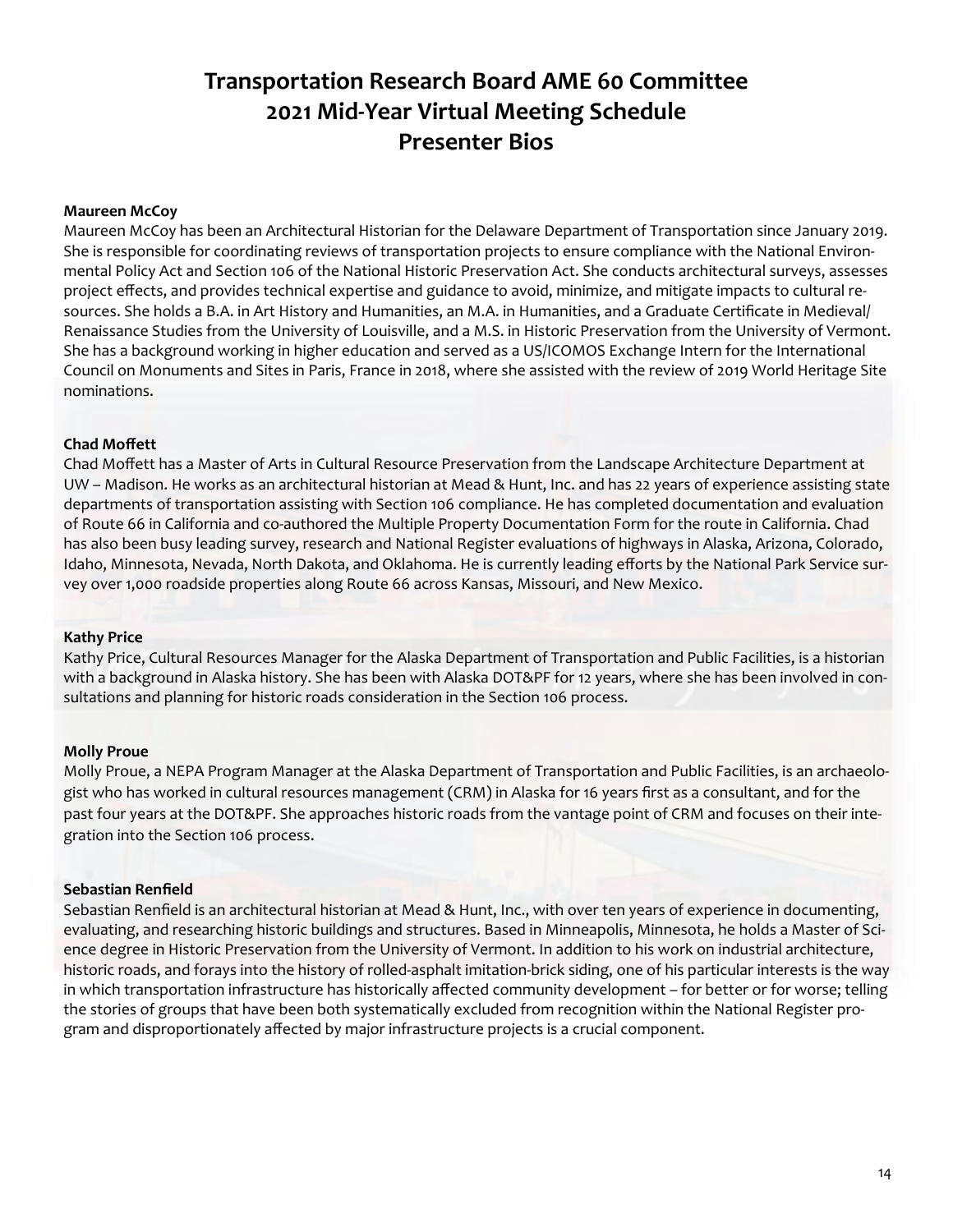#### **Margaret Roderick**

Margaret Roderick has five years of experience as an architectural historian consultant. She obtained her Master of Her‐ itage Conservation (MHC) degree from the University of Southern California in 2018. She wrote her MHC thesis on Jack in the Box's first architect, Russell Forester, F.A.I.A.

#### **Erica Schneider**

Erica oversees the Environmental Policy and Cultural Resources Sections in the Ohio Department of Transportation's Office of Environmental Services. She has been with ODOT since 2010 and is responsible for ODOT's NEPA Assignment program; NEPA document review; development of manuals, guidance, and training; Section 4(f); Section 106; Section 6 (f); Public Involvement; Environmental Justice/Underserved Populations; air quality; and noise analysis. Erica has over 20 years of experience in cultural resources management and environmental project management. She is active in several TRB and AASHTO committees. She received her bachelor's degree in Anthropology from the University of Michigan and a master's degree in Anthropology from Northern Arizona University.

#### **Lisa Schoch**

Lisa Schoch is the senior historian at Colorado Department of Transportation headquarters in Denver where she is re‐ sponsible for Section 106 and Section 4(f) compliance statewide. In 2016 CDOT completed a statewide historic inventory of its 151 highways and plans a second phase of this study in the next few years.

#### **Frances Schierenbeck**

Frances Schierenbeck is a Senior Environmental Planner Specialist ‐ Architectural Historian for the California Department of Transportation, District 4, Office of Cultural Resources Studies. She has worked for Caltrans since January 2007. Frances holds a B.A. in Environmental Studies and Planning from Sonoma State University, Rohnert Park, CA., and an M.S. in Historic Preservation from Ball State University, Muncie, IN.

#### **Scott Sundermeyer**

Scott Sundermeyer is the Cultural Resources Program Director for Oklahoma Department of Transportation and has been with the Department since 2008. Recognizing Oklahoma's unique Route 66 heritage, the Department has been promoting stewardship of the road and roadbed resources in advance of the Route 66 Centennial in 2026, including context-sensitive bridge projects. Scott's team at ODOT is now managing an effort to complete a guidance document to help identify National Register eligible segments of Route 66 using Route 66 Multiple Property Document Forms and other Route 66 inventory documents.

#### **Alexandra Tarantino**

Alexandra Tarantino is an architectural historian with the Delaware Department of Transportation (DelDOT) and helps to manage DelDOT's Cultural Resources Program. Alex is responsible for the review and coordination of transportation projects statewide to ensure compliance with the National Environmental Policy Act, Section 106 of the National Historic Preservation Act, and Section 4(f) of the US DOT Act. Prior to joining DelDOT in 2015, she worked as a Historic Preservation Specialist at the New Jersey Department of Environmental Protection. Alex holds a B.A. in Art History and a Certifi‐ cate in Historic Preservation from Rutgers University, and an M.A. in Historic Preservation from the University of Dela‐ ware, where she worked at the Center for Historic Architecture and Design. She has served on Preservation Delaware's Board of Directors since January 2020 and is the chair of the Education Committee.